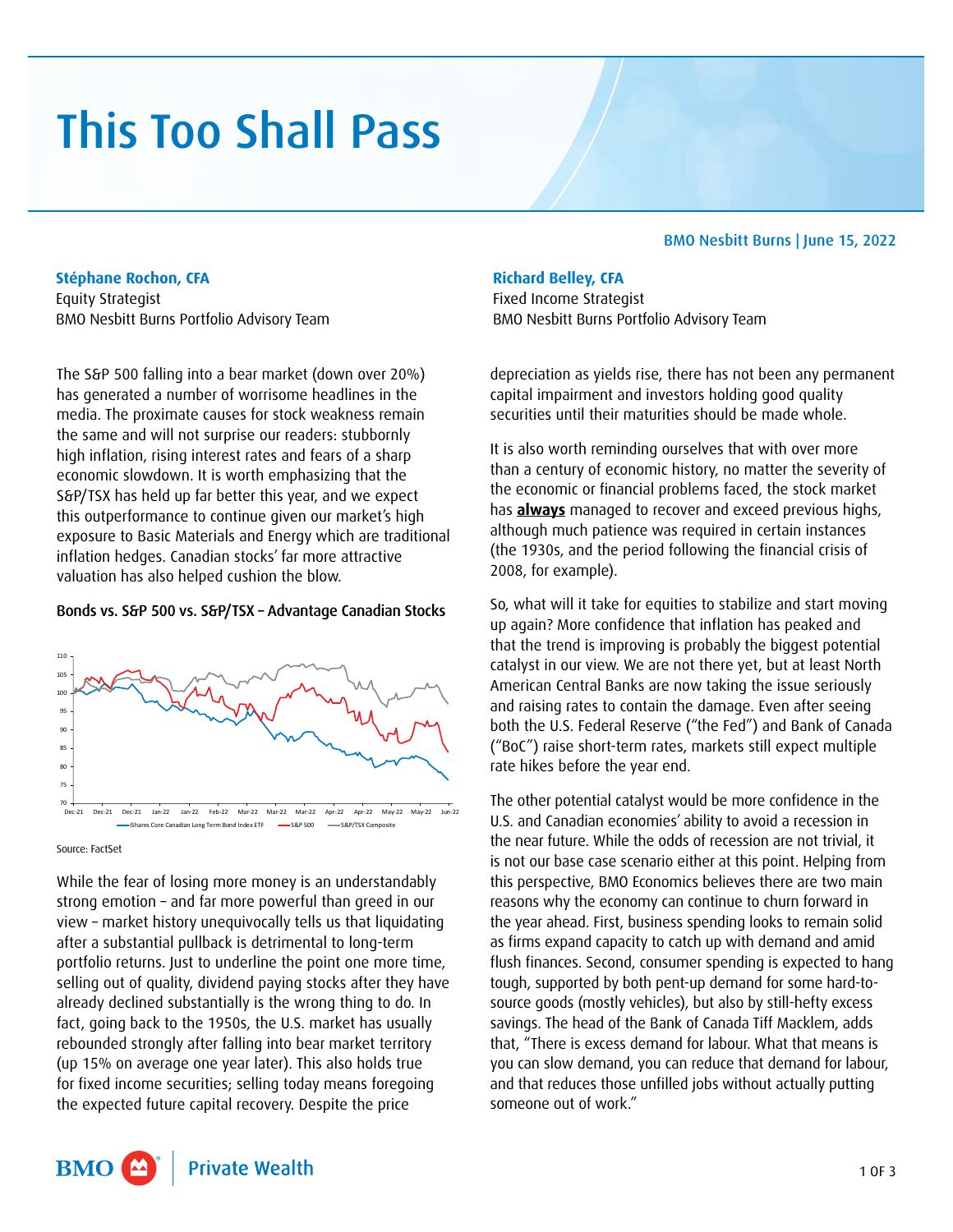So, can the Fed and BoC engineer a so-called "soft landing" which lowers inflation while avoiding an outright recession? It has been a very tricky thing to pull off historically, but the Fed did manage to do it in 1965, 1984 and 1994. And, as noted by BMO Chief Economist Doug Porter, "Since the BoC tends to largely follow the Fed, and Canada's economy largely follows the U.S., we have very similar patterns of rate hikes and "soft-ish" landings." Probably the most dramatic example in Canada was also in the mid-1990s; rates went up by ~400 bps in about a year in 1994/95, and the economy avoided an outright downturn. We also had a similar episode to the U.S. in 1984/85. The bottom line is that it is not unheard of.

#### **Being Selective**

The silver lining is that over a long period, stocks have always been, and will remain the asset class of choice to help investment portfolios withstand the ravages of inflation. However, being selective in geographic, sector and company allocation is critical. In this environment we continue to emphasize quality companies with large competitive advantages which provide enough pricing power to offset their own cost increases and protect their profit margins. We strongly encourage investors to be especially sensitive to valuations (i.e., do not overpay for stocks) as there are still many technology/communications stocks which we consider overvalued despite significant declines.

#### **Market Technicals**

BMO Private Wealth Technical Analyst Russ Visch, notes that equity markets have come under a great deal of pressure in the past few weeks, and as negative as the price action has been, he believes we are finally seeing indications in our mediumterm timing model that this cyclical bear market is very near to being over. As an example, weekly price momentum gauges for all of the major averages are now stretched into the deep oversold readings that only occur at major bear market lows. The same is also true for sentiment gauges, which now reflect deep pessimism across all segments of the market – also something that only occurs at the end of cyclical bear markets.

It's also important to note that the weak start to 2022 has had no material impact on the secular bull market we've been in for the past 8+ years, either. A long-term chart of the Dow Jones Industrial Average shows a very clear 32-year cycle (16 years of stagnation followed by 16 years of strong ascent) that's been playing out for more than 100 years in the Index. If this cycle continues to hold then the bias for equities should be firmly to the upside through the remainder of this decade (i.e., this cyclical bear market will prove to be the best buying opportunity since the pandemic low in March 2020).



Source: BMO Private Wealth Technical Analysis

While the environment could remain volatile for some time and more downside is possible, the key is to stay disciplined about the price paid for any assets and to maintain a welldiversified portfolio including cash, bonds, and high-quality stocks.

**Please contact your BMO financial professional if you would like to discuss your investment portfolio.**